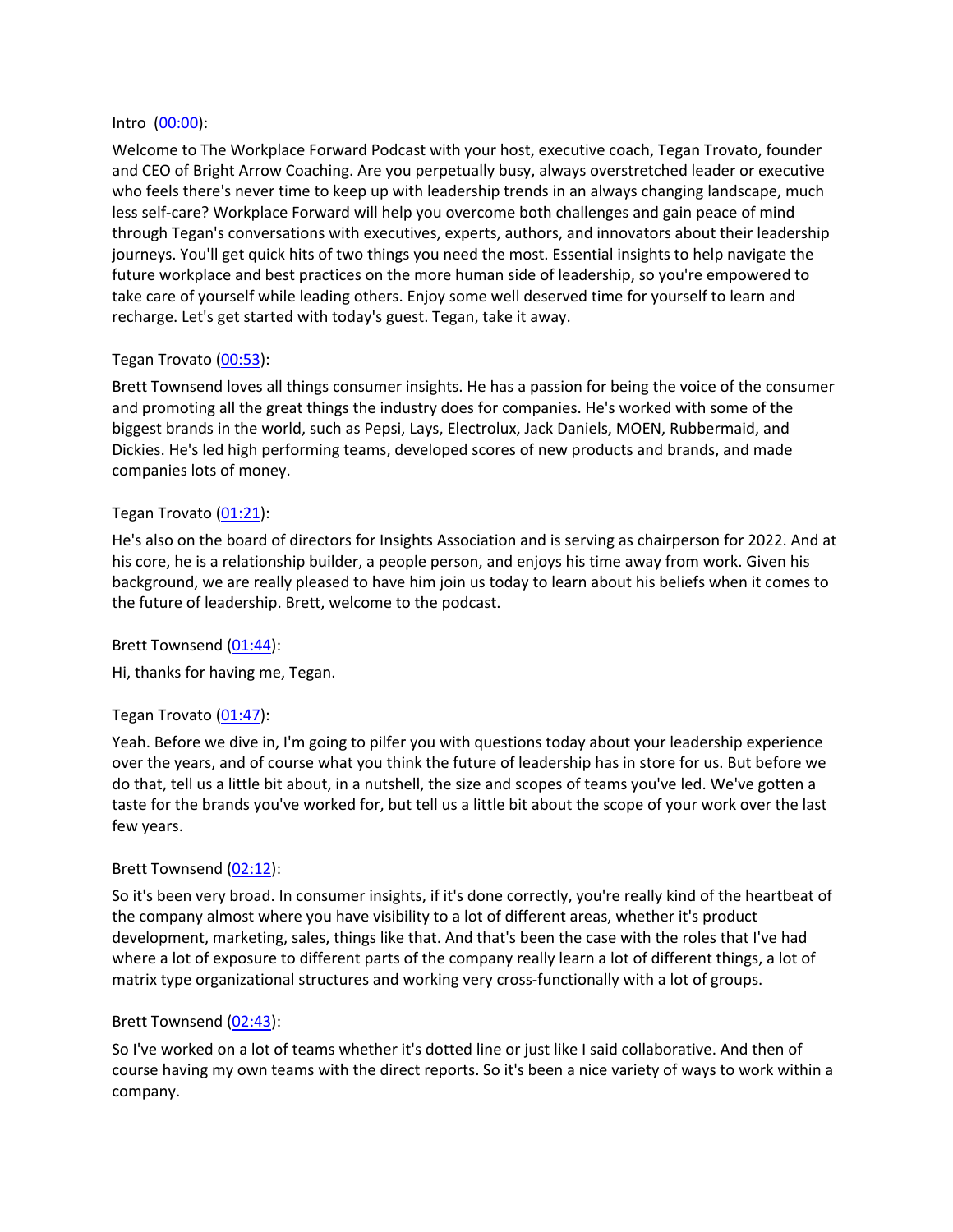#### Tegan Trovato (03:00):

Yeah. And I will just emphasize as someone who coaches across all kinds of different spaces, what I would consider challenges that you must have had working so interdepartmentally, like it is a privilege seat, because you get to your point. You see so much, you learn so much about the business, but my gosh, getting that many groups to play together is nothing short of art, most of the time, I imagine.

#### Brett Townsend (03:25):

It is. It all kind of starts with relationships. If they trust you and if they know that you're really in it for the good of the company, then it usually works fairly well. I think part of it too is understanding where the other people are coming from. Everybody has their own goals and things and their own KPIs that they're judged against. So they're trying to develop work that helps them meet their KPIs. You kind of see that sometimes KPIs don't line up completely.

#### Brett Townsend (03:55):

So sometimes you have competing interests when it comes to within a company and it's not like it's adversarial, it's just kind of the way that it's set up. So yeah, I take it is very much an art on how can we help people personally succeed, but then also help the company and the product succeed with what we're doing.

#### Tegan Trovato (04:15):

Great. This will lead nicely into my next question about you, because I've heard that you're referred to as the anti-Michael Corleone. So tell us about that.

### Brett Townsend (04:26):

Yeah. I love The Godfather, so it has nothing to do with that. But it's just his whole thing when he decides that he's going to go kill the people that try to assassinate his dad, he just said, "It's not personal, it's business." And that's kind of the mantra whenever you see a mafia movie. I don't subscribe to that at all. I don't think the workplace is a family. I'll just say that right out loud. Adam Grant, the organizational psychologist at Wharton made popular a term that I've been using for years, but the workplace is a community of people that are sharing the same goals and same objectives and all working together very closely.

### Brett Townsend (05:08):

But because of that, it's very personal. I think work is some of the most personal stuff that we do as individuals. We spend more waking hours with our coworkers than we do our own families in many cases. So people put their heart and their soul and their mental and physical and emotional effort into a lot of what they do. A lot of people will spend nights and weekends to meet deadlines and to really put a lot into what they do. And it is very personal for them. So that's really how I approach everything I do from a leadership standpoint is just to have that core understanding of how personal work is for so many people.

### Tegan Trovato (05:50):

I'm so refreshed to hear you say that because I think we have for many decades gotten away with saying, "It's not personal, it's business." We are watching that die away, but I love the fullness of your answer and understanding of that. I could almost feel it coming through your voice how much you care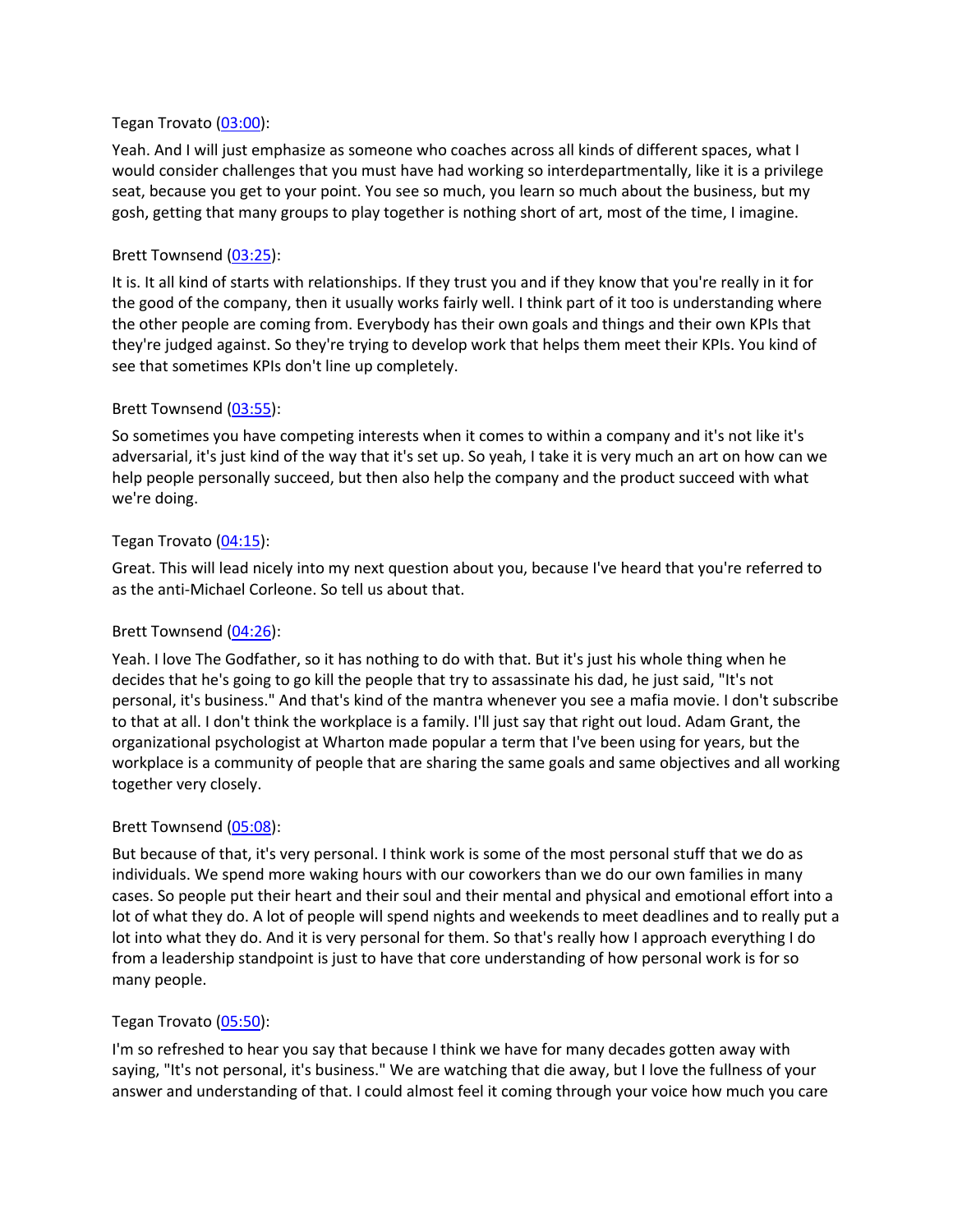for people because they care so much for their work. So let's keep going on that. Tell us more about your personal leadership philosophies.

#### Brett Townsend (06:17):

So really, if you don't get to know your people on your team, as people, then you're going to be behind the eight ball from the very beginning. It's also important that team members get to know each other a little bit outside the office. I'm not saying you got to be best friends or always want to go have a beer with somebody after work, but just that you know them, because if you keep things sterile in the workplace and all you see your coworkers as is coworkers, then it can become very impersonal.

#### Brett Townsend (06:52):

But if you know about them a little bit and their hobbies and their families and things, and you're saying, "Well, then you don't just look at James as your coworker." You're like, "Oh, that's James and he's got two sons and his wife, Cindy, who I've met. Oh, and I know that they like to go vacation and these other places."

### Brett Townsend (07:10):

So they become real people to you rather than just coworkers. And it's interesting that there are workplace environments where people spend a lot of time together, but don't really know each other.

## Tegan Trovato (07:22):

Yeah, that's true.

### Brett Townsend (07:23):

So you kind of have this atmosphere of people who are very familiar with you or each other in one way only. So it can limit the way that you work together. I think it's a lot easier to assume positive intent and to not think that people are always out to get you or doing things just to make you mad when you know them more personally.

Tegan Trovato (07:47):

Yes.

Brett Townsend (07:48):

I think it's a lot easier when you're removed from the personal side of things to take a offense or to think that somebody's trying to back stab you or is out to get you or something like that. But when you have that kind of a personal atmosphere where people know each other a little bit more, then it does foster a little bit. It makes it easier to work together, kind of fosters more of that community environment.

#### Tegan Trovato (08:12):

Yeah. How do you help your team members get to know each other on that level? I think a lot of folks listening would appreciate some new ideas on how to do that.

Brett Townsend (08:21):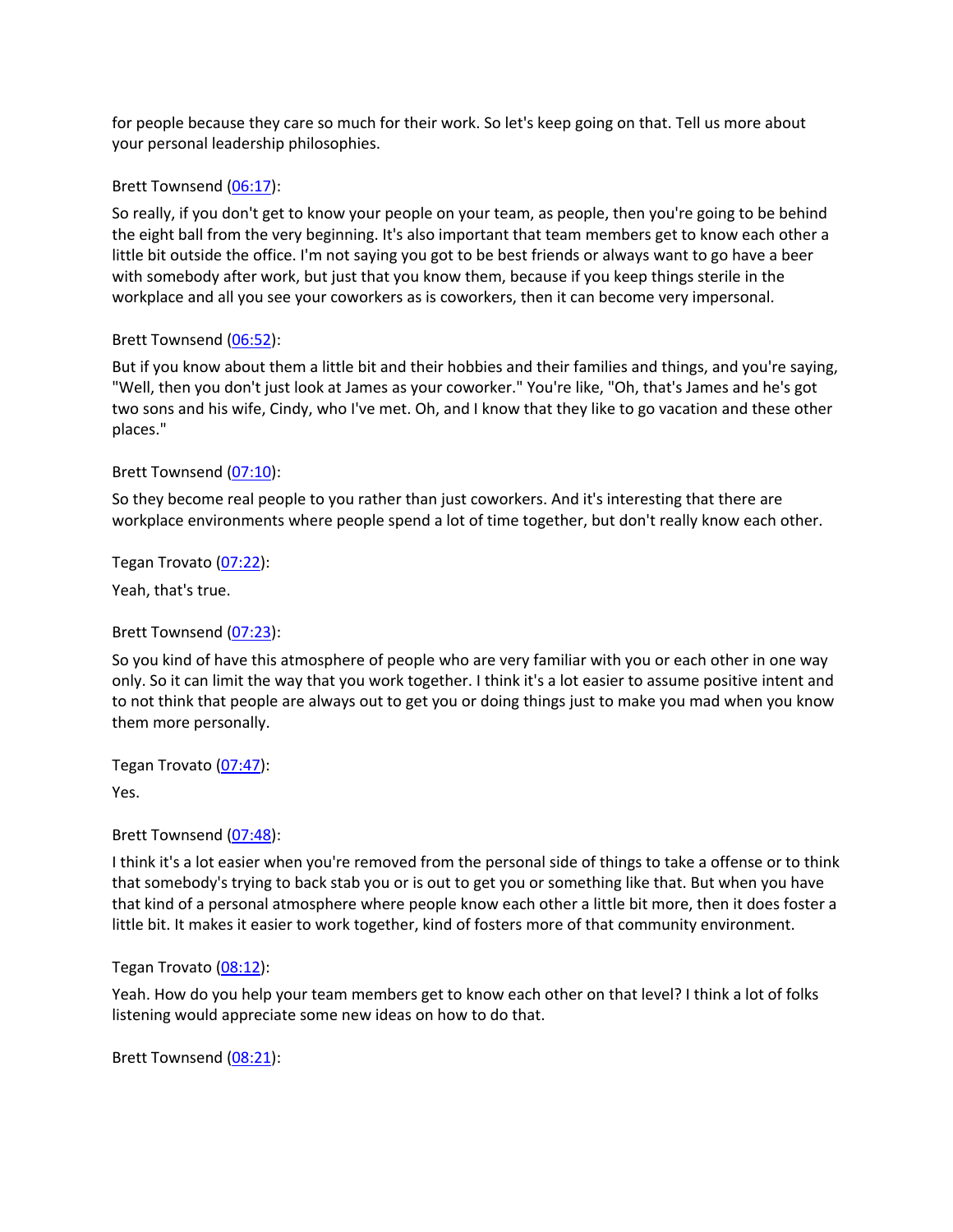I don't know if I have any new ideas. So one of the cool things I like to say is that I coached a junior Olympic volleyball for 10 years while I was also doing my career because I played and played volleyball and then coached for a long time.

### Brett Townsend (08:35):

Every year, I had very high level athletes, but I always had a new team every year. So the trick was always, how do you get them to play better together on the court? Obviously, it's the skills and the training and everything else, but then there was that trust, that next level of you could all be very great skill wise, but not necessarily trust each other on the court.

### Brett Townsend (08:58):

So every year, I would do things with the team to get them to kind of know each other a little bit better. Again, didn't have to be best friends, didn't want to have to hang out, but just so you had this level of trust. So I've kind of pulled some of those things into what I've done in the business area.

## Brett Townsend (09:16):

Like I said, it's not really new. I don't think I have anything groundbreaking. I think we eat lunch and do a lot of meals type together. We'll go out. Everybody brings a plus one and we'll just go out to dinner. And in many cases I've just paid for that myself because the company won't cover things like that.

### Brett Townsend (09:37):

But it's important to me to do that. We've done team building fun stuff, escape rooms. I mean, any number of different things that we've done. We've gone to minor league games. We've gone to baseball games. When I was living in Dallas, we would do some sporting events. It's one of the big things to do there. And then I would just ask the team. I'm like, "Hey, what are things you guys want to go do? And what are ways that we can..." Kind of get to know each other a little bit and let them say what they want to do.

### Brett Townsend (10:04):

So a lot of things are based around that. I mean, I've gone to a couple movies with team members before. It's like one person hasn't seen Star Wars. It was like, "Oh my gosh, we got to have a movie night."

### Tegan Trovato (10:14):

You got to fix that.

### Brett Townsend (10:15):

We got to fix that or we got to do something. So I think it's just really, it could be anything that gets you out of the office, that gets you doing things that you would do with friends and then just have where it helps people just feel like it's okay to share a little bit about themselves and where you can get to know people outside of the work area.

### Brett Townsend (10:36):

So yeah, nothing new, nothing really groundbreaking, but just it takes effort. I think that's the big thing is you have to plan. It takes effort. It takes time and it takes time that in many cases or after hours from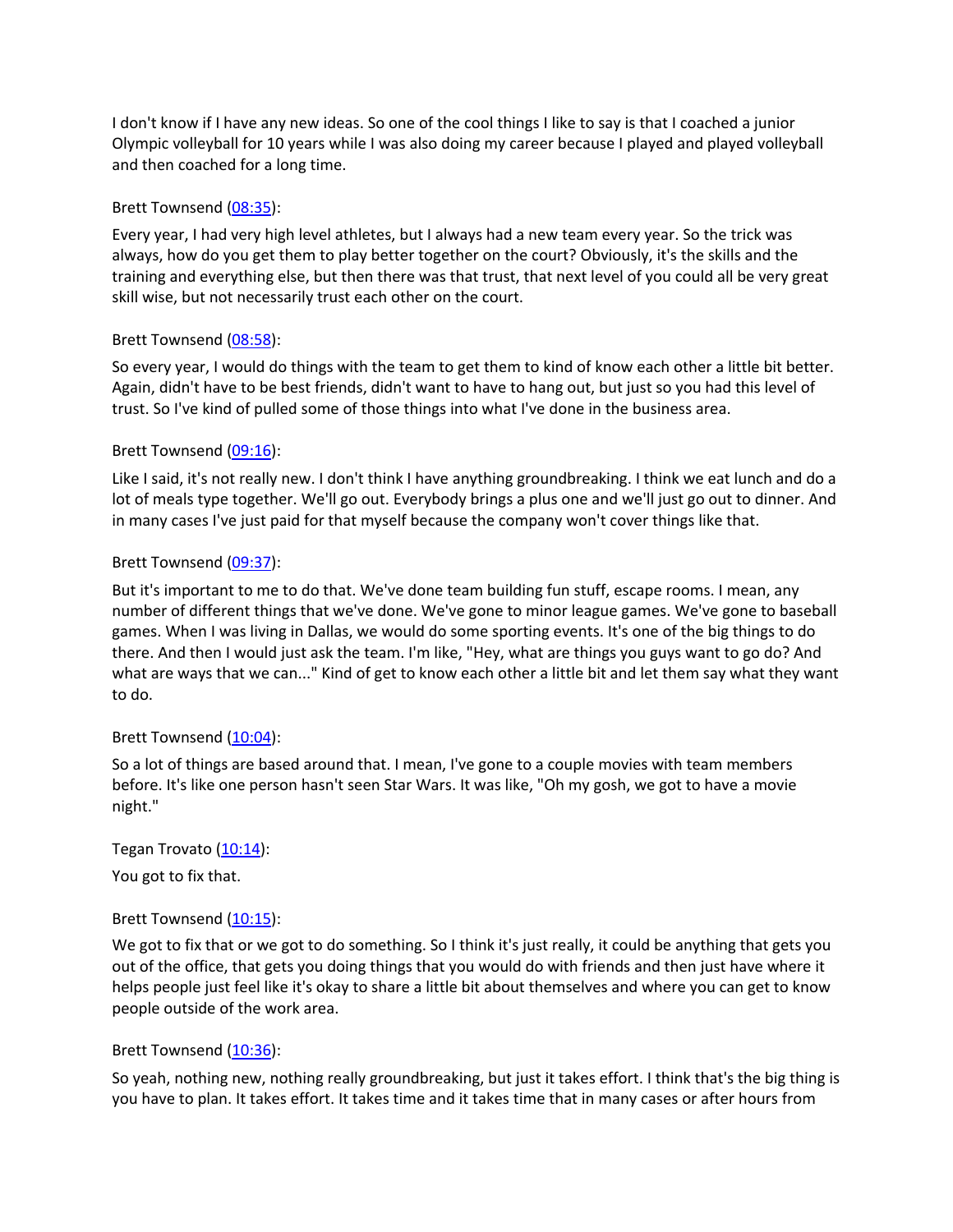work or something, which again, you have to want to do that. But I think those are just things that I've done that have kind of helped that over the time.

### Brett Townsend (10:59):

And I will say it comes easier to me because I'm just naturally a people person. I'm naturally a relationship person building relationships and things like that. So it's just something that I enjoy. So it makes it easier for me to do that. But I think just the results that I've seen on my teams over the years of doing that type of thing, it really works and really pays off.

## Tegan Trovato (11:22):

Yeah. So I will kind of point something out for listeners and maybe even for you because you're just like this isn't groundbreaking. And I hear what you're trying to say, right? Escape rooms, not brand new. But what is unique to me, Brett, about your presence as a leader that we could all learn from is the intentionality that is so clear that you are intentional about making sure the opportunities are there for folks to know each other personally, and that is often a box checking exercise that's done once a year, maybe twice a year.

## Tegan Trovato (11:54):

I especially appreciate that you've dug into your pocket so the plus ones could come because I've even learned over the years, how much more I learn about my colleagues when I see them as mothers, as fathers, as spouses or partners. There's a whole other side to experience of the folks we work with when we have that privilege of seeing inside of their lives a little.

### Tegan Trovato  $(12:14)$ :

So I think there's more to this than you're given yourself credit for about the uniqueness of it. So I would encourage our listeners to really think about as we think about our own leadership philosophies. What is our approach or our thoughts on how we can help each other know the fullness of our lives and personalities.

### Brett Townsend (12:33):

And I think the word you use there intentional is really good because I think we all know naturally charismatic people. They just kind of have this presence and this charisma about them. But to be a good leader is very intentional. I know very few people that can just wing it as a good leader. You can have leadership qualities, but to be a good leader, it takes a lot of effort and a lot of intentionality into doing that. So I think that's a good way of putting it.

### Tegan Trovato (13:04):

Totally agree. On that note, how has your own leadership evolved the last couple of years? I ask about the last couple of years because of the volatility of our systems, our social structures, our economies politics, right? So how's that impacted you and what's prompted any changes you've experienced within yourself as a leader?

### Brett Townsend (13:23):

Yeah, I would say early on let's even go pre-pandemic. I think when I was younger, like a younger leader, my thought was, "Oh, I want to be that cool leader. I want to be the one that everybody likes." So you're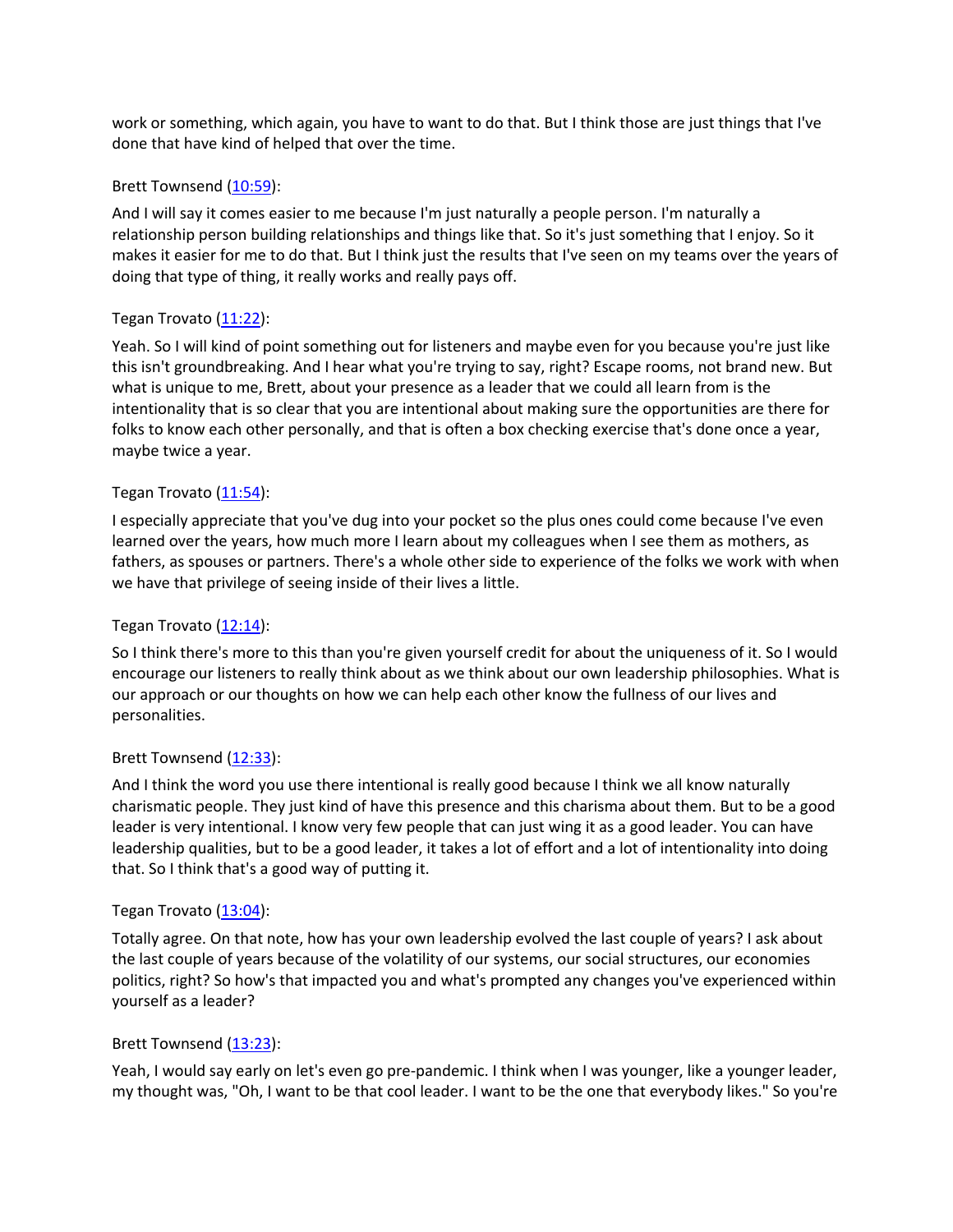more interested in being liked, I think. So this giving feedback wasn't necessarily something that I did very well or I was always encouraging, but not always giving great constructive feedback when something was wrong because I wanted everybody to be cool, but then it was, of course, as I got into it, you realize that people crave feedback.

Tegan Trovato (13:57):

Yes, they do.

## Brett Townsend (13:57):

And they really want to know how they can get better and grow and stuff. So we can talk about some of that later. So I think that was one of the major shifts that I made is to realize that giving very good, constructive, honest feedback is not just a good thing, but it's really craved by people on the team. So I think that's one thing people can learn or one part that people can get over that uncomfortable feeling of having to give constructive feedback because just know that your teammates really want that.

## Brett Townsend (14:28):

So I think that was the first thing. In the pandemic, again, this came a little more naturally to me just because of who I am, but it's flexibility. Just being okay with it. I mean, I remember just the very first call where I had a team member and their kid was home from school, just like we all were working from home and came into the Zoom shot and just kind of stood there in front of the camera. And she was so embarrassed and like, "Oh my gosh. Wait, hold on. Let me get this." And I'm like, "No, no, no, no, no, he's fine. Just let him stay there. It's okay."

## Brett Townsend (15:02):

And then it was in subsequent meetings where he'd be sitting on our lap or we'd have pets in the call. Everybody knew this, but I think just the whole thing was flexible. Just realize that everybody was trying to do the best that they could and trying to manage things and just working moms with young kids. I mean working parents, but especially as we know, a lot of the burden fell to women during the pandemic.

# Brett Townsend (15:26):

I just don't know how they did it. I mean, my kids were older so I didn't really have to worry a lot about it. I just had to worry about a bored teenager at home. But I mean just the Herculean effort that so many people were putting in to still work, but yet try to manage things at home just required a lot of flexibility and understanding and just extending grace to people, which I think is good in relationships anyway.

### Brett Townsend (15:52):

But just allowing people to figure it out and not try to come in with all these rules from the beginning. And I think just that one little bit... And it wasn't just me. I know a lot of people who were that way. It made all the difference while people were trying to navigate the reality that's been the last couple of years.

Tegan Trovato  $(16:13)$ :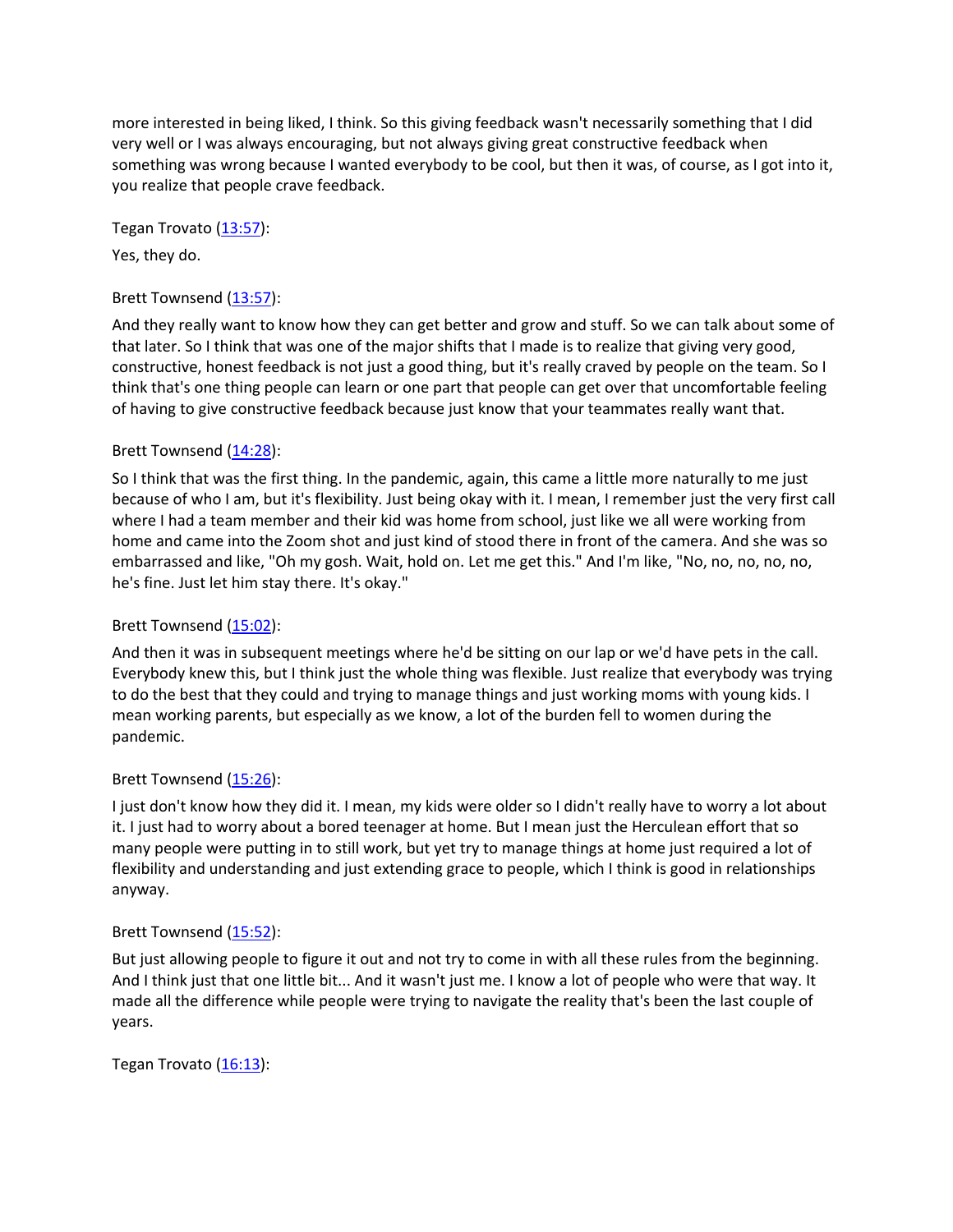Yeah. I love that. I heard being flexible, being understanding, extending grace and allowing people space to just figure it out.

#### Brett Townsend (16:21):

And I could argue that all of those traits are good to have even when we're not in the middle of a pandemic, because when people join a new company or join a new team or given a new job within the company they're already in, there is that adjustment. There's that period when people are trying to figure it out.

### Brett Townsend (16:39):

And I think just having leaders understand that and be able to extend that courtesy to them and extend that space for them to be able to do that. This is so funny. I think we all know people who we used to work with or who used to be one level above us who then elevate into a senior executive role. And then they just seem to become totally different people.

#### Brett Townsend (17:06):

A lot of times everybody else is asking, "What happened to him? What happened to her? Don't they remember what it was like to be us? Don't they remember what it was like to be at this level?" So I think, again, that's so important that as leaders move up in an organization that you don't lose that, that you remember the people, that you remember what it was like to be at that level and how you felt.

#### Brett Townsend (17:32):

It's like you hear this all the time in sports when a former player becomes a coach and it's like they're trying to straddle both sides of the fence a little bit. And the coaches that do really well are the explayers who are good coaches are the ones that can be the coach like they're supposed to be, but also remember what it was like to be a player and be able to relate to them on that level as well.

### Brett Townsend (17:56):

So I think that's part of that as leaders move up in an organization, just remember what it was like and try to relate to, and remember what it's like to be in that position.

### Tegan Trovato (18:06):

Yeah. And further to that, like just one little multiplier on that, that we may not be able to relate in some cases to what it's like, because the conditions or the identities, or the stigmas or whatever, all the things that an employee or a group of employees may have not going in their favor, sometimes we can't relate to that. So the ability to even step further beyond to part one is, "Here's what I remember of what it was like to be in that position." And part two is, "I also can't imagine what else it must be like for them." Never forget that part, right?

### Brett Townsend (18:42):

And I think it's too, like you said, with not only the pandemic with a lot of the social issues that were going on. I think what happens is that good leaders are known by their team as to who they are and what they stand for before crisis hits. And it was really interesting because there was a person on my team who when a lot of the social justice things were going on, I reached out to him and I said, "Hey, I really apologize that I've not reached out more proactively and told you how much I support things that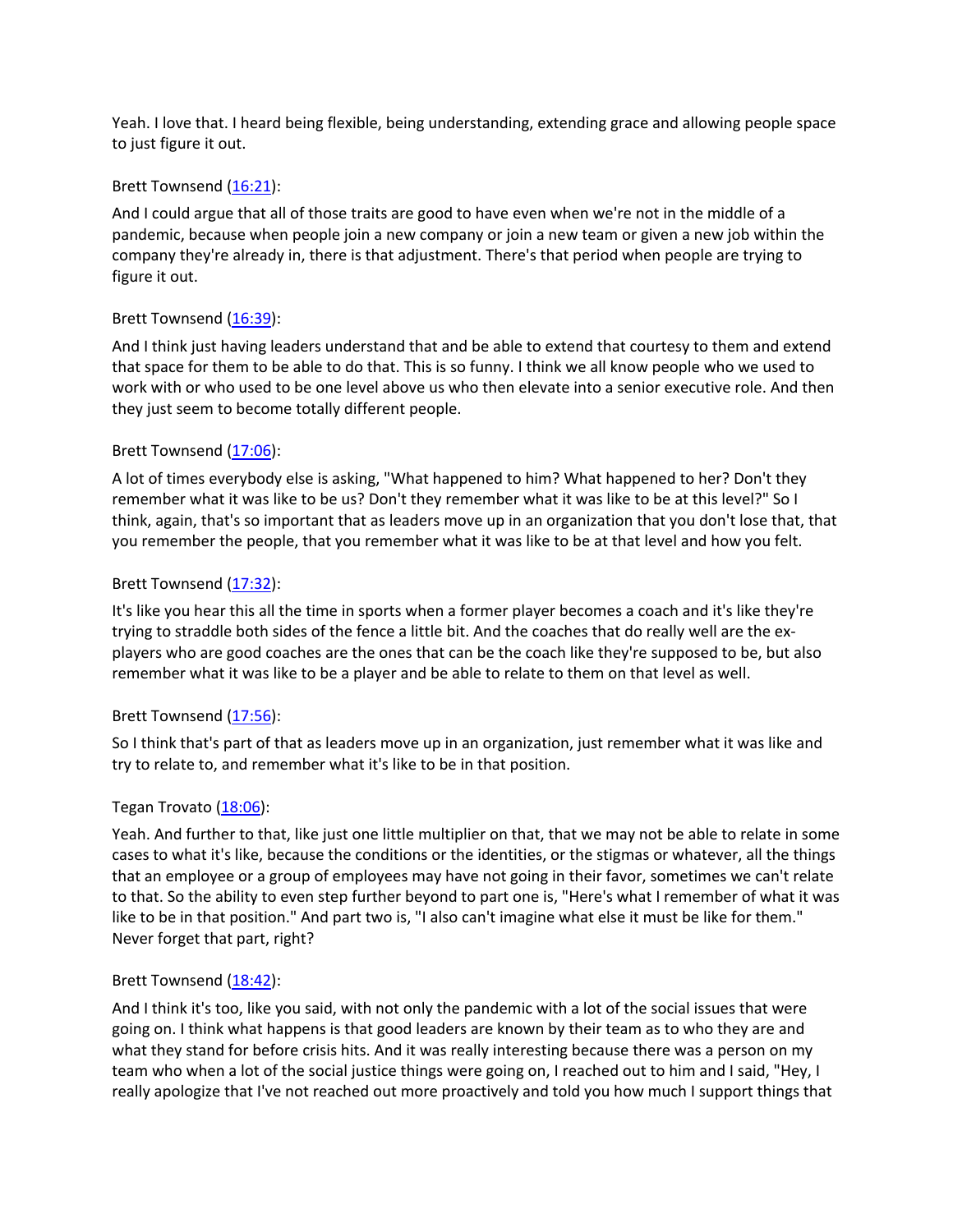are going on, and how much..." And he just said the coolest thing to me, he said, "It's okay. I know where you stand, and I know who you are."

### Brett Townsend (19:23):

It was because we had established that before the social justice thing started happening and before people started going out of their way to say, "This is what I stand for." The fact that he said, "I already know you, I know what you stand for," that was a really cool moment for both of us to just be able to say, "You know what, it's already there and you don't have to try to scramble when something happens to figure out who you are as a leader, or to try to help your team know who you are as a leader, because they already know."

## Tegan Trovato (19:58):

Yeah. Justin Seamonds, the CEO of Roti said something to me along the lines of, "We can't start operating with new leadership practices under crisis. We're not going to be good at it, so we have to go into the type of leadership and the practices that are innately ours already." And I was really struck by that. And that's very much what you're talking about. Leaders already, to your point, they're already known for what they stand for. Now, these crisis opportunities ,or these crisis moments are opportunities, right, to really exemplify it and embody it even more. But it's a really powerful point and I totally agree.

## Brett Townsend (20:36):

It's like what we said about the pandemic. The pandemic didn't start any new trends, it just accelerated trends that were already happening. And I think it's the same way with leaders during crisis. When you're in that crisis, you don't establish new leadership capabilities. It just enhances what you already have or magnifies what you already have. So leaders who don't focus on people, leaders that are only focused on results, they're more focused on the what than the how, then that just comes out even more during crisis.

### Brett Townsend (21:08):

So positive and negatively, however it is, it amplifies during crisis. So you want to have established something already as a leader that when that crisis hits, then your team already knows who you are and how you're going to respond and help you get through what that crisis is.

### Tegan Trovato (21:25):

Yeah. That's a great point. What are you noticing employees are expecting of you or the organizations you've worked for as an employer that seem new or different as a result of the times we've been in? If anything. I may not put any facts out there.

### Brett Townsend (21:44):

I don't really know if I can speak for companies. I think everybody, other than just what the general things are, there were a lot of communication about be understanding. Let people kind of go through this transition as we're working from home now and try to figure things out. There were those kinds of things that went on. But I really think that what I've noticed that employees are looking for is they want empathy.

Brett Townsend (22:10):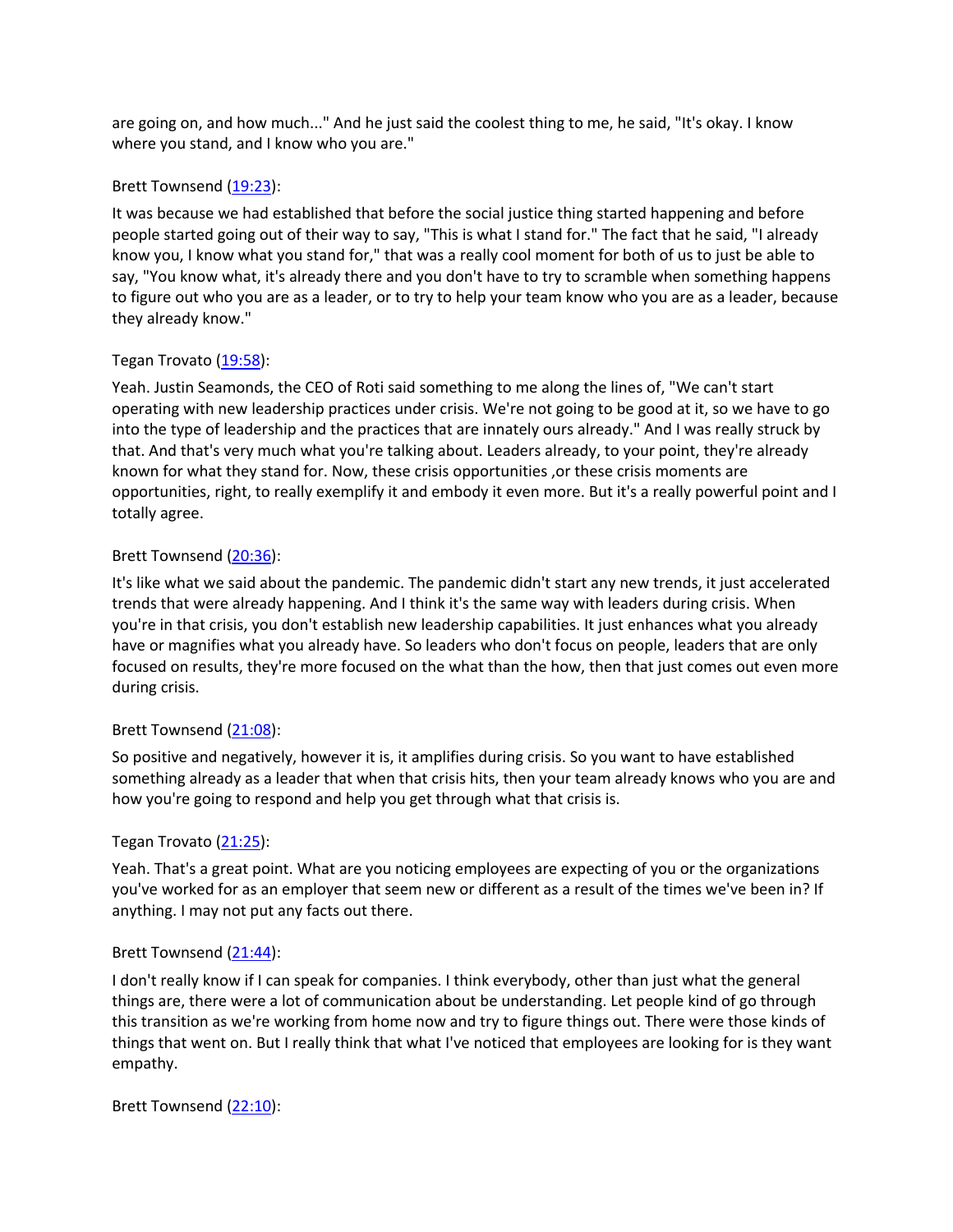And I think in many cases, corporations don't practice organizational empathy the way that they should. I think you can find empathy on individual levels and on individual leader levels. But I think companies can be far better at having organizational or institutional empathy. And we talk about that from a consumer insight standpoint from my industry is that when a company or a brand has this organizational empathy for the consumer then it really shows in everything that they do with that brand.

## Brett Townsend (22:44):

And then same thing goes with the way you treat employees. If you have that organizational empathy for people then it really comes out in the way that you treat them, not just on a day to day basis, but when crisis hits. And then I think the other thing too is just an awareness of people's mental health and creating a safe space for people at work. I think that probably is the biggest one even more than empathy is that there's so many people are dealing with so much and people are dealing with things that they don't even know that they're dealing with.

## Brett Townsend (23:20):

Just a personal experience. It turns out that I was suffering from anxiety. Not severe anxiety where it's debilitating or anything, but that I was suffering with anxiety for years. And I didn't even really know what it was. When my doctor finally said you've got some anxiety and it's likely you've been dealing with this for a very long time, then it just made so much sense to me like all of the things that would happen over the years that I could remember.

## Brett Townsend (23:44):

I'm like, "Oh, wow, that makes so much sense and things like that." I mean, the personal experience has helped me, but I think just in general just being aware of the demands that are placed upon people with work and with family and everything else and the stress that people feel and just being aware of that and being very concerned and very aware of people's mental and emotional health is a big thing.

### Brett Townsend (24:12):

And having people feel safe at work that they can express their feelings and express their needs at work, I think that's very important.

### Tegan Trovato (24:23):

It's so fascinating to me when I just scan back over all the notes I've taken while you're talking. Everything you've talked about so far really does fold into creating a culture of psychological safety, which is what you're talking about. But they could each be such big lifts on their own, right? Like intentional leadership intentionally getting to know the people you work with, the empathy factor. Especially institutional empathy as a leader trying to help create that or influence that in your organization. These are big lifts.

### Tegan Trovato (24:54):

But at the end of the day, you're also talking about being a really good human with other humans. What else would you say you do as a regular practice in your leadership to help create that psychological safety where people do feel safe at work?

Brett Townsend (25:10):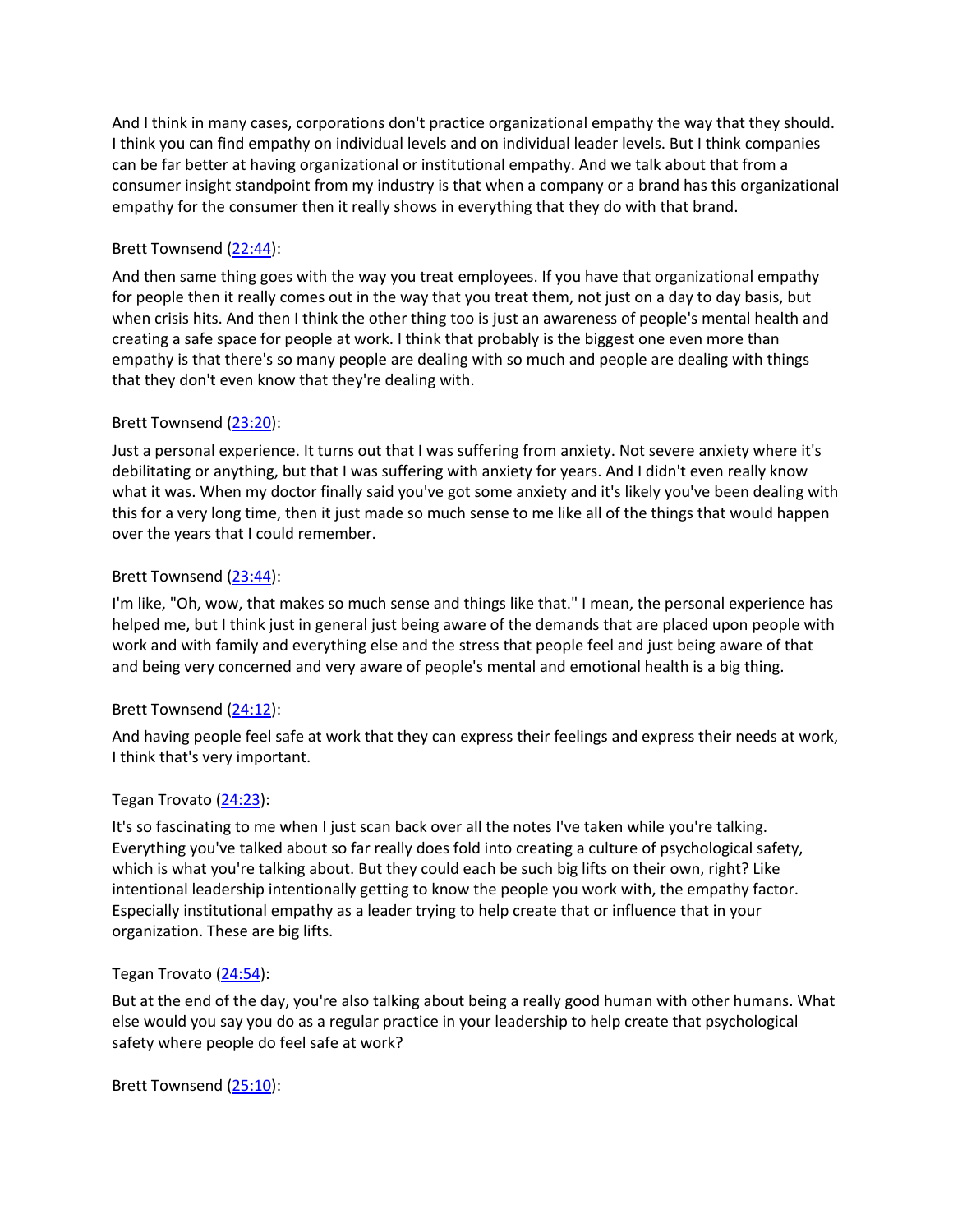First of all to me, I think is you just said the example that you can be vulnerable as a leader and that you can be open as a leader and that you can have this judgment free zone. I'm quick to admit where I'm wrong. I'm quick to admit my own frailties and joke about myself or just like you just not take yourself so seriously. I think when people see that I'm willing to be vulnerable and talk about my own weaknesses or talk about things that I can improve on or I can say, "Look, this is something that's going on in the company and I don't think this is right. Here's how we're going to fix this or here's how we're going to work with it."

# Brett Townsend (25:55):

They still see you as a leader and maybe not necessarily that you're on their side, so to speak, but that you understand them and you get it and that they feel that they can come to you or that they can say things in a meeting and not be criticized or be condemned for anything that they say. And so just creating that, I can't even describe the many different levels of things that people have been able to say over the years in a team meeting or in a one on one and even they would admit, they're like, "Wow, I didn't think I'd ever feel okay to say something like this, but I'm going to." And then they just say it.

## Tegan Trovato (26:34):

I love that.

## Brett Townsend (26:36):

That's where it starts for me is just setting the example, letting them see my own humanity and seeing that I'm not perfect and that I don't ever expect to be. But that I'm just trying to be better. I think that's really what it is, is just as long as we're all trying to be better, then we can totally accept weaknesses. And then I think with that, it's making... So there's the setting the example of with yourself and exposing your own humanity and vulnerability at times. And then there's also just creating the space and the time.

### Brett Townsend (27:07):

If every interaction you have with your team as a leader is strictly business, business, business, then that's not going to create an atmosphere. Even if you're really good at that. I think you have to create time that allows people to be able to speak freely where it's not just about business. But again, kind of going back into that intentional amount of time. So when we have team meetings, a lot of times I don't like to dive right into the business.

### Brett Townsend (27:36):

I'm like, "Hey, how was your weekend? What do you got coming up or what's going on with the kids?" And again, if you know everybody already by this point then you can ask, "How's sally doing? How's little Jimmy doing?" You can ask about partners, you can ask about kids, you can ask about things, and people can tell you, "Oh yeah, hey, we went out to the lake and we did this." So I like to have the first 10, 15 minutes of my team meetings just kind of be, "Let's just talk. What's going on? How are things?" That kind of thing.

# Brett Townsend (28:05):

Then you kind of get into the business of it. So again, it's just kind of incorporating those little times and those spaces to allow people to do that. And then I think the other big thing is when you do is having regular one-on-ones with your team. However, that is. I don't advocate necessarily for a certain amount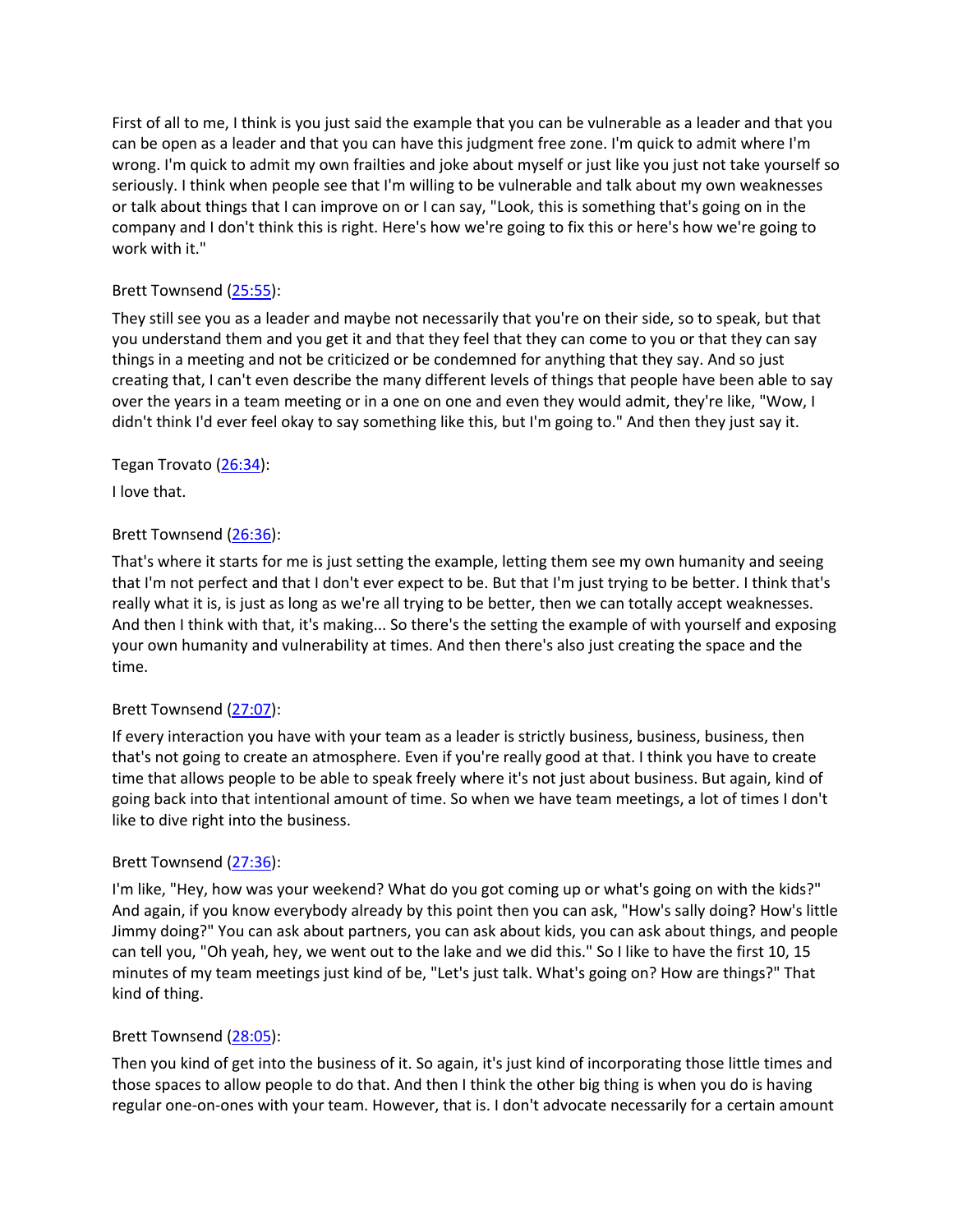of time period. So you can do them weekly, twice a month, once a month, however it is. But in those one-on-ones, what I feel is important is that you let the team member control that one-on-one.

### Brett Townsend (28:39):

So I've had people that I've reported to where I go in for a one-on-one and I have things that I want to talk about, but yet the one-on-one is dominated by my manager. And they're talking about all these other things, and I'm like, "Well, we talk about projects and we talk about those other things in other meetings. Why does this house have to be that way?"

## Brett Townsend (29:00):

So I tell everybody my team, I say, "Hey, when we do those one-on-ones, you're in charge of the agenda. I may have one or two things that I'll bring up if there's nothing going on, but I said if I don't get to anything on my list in the one on one, then I consider that a victory, because that means you're doing the talking and you're doing the asking, and you're sharing things. How is your career going? Are you happy where you're at?"

## Brett Townsend (29:23):

I kind of give them a list of things that they can talk about. But I said, "That one on one time is yours. You bring up and you talk about whatever you want to talk about because that's why I'm there." So that helps them, again, feel that they're in control and that they can talk about things without worrying about, "Oh, my manager is going to try to slip all this other stuff in."

### Tegan Trovato (29:43):

Yeah. Well, this is another thing that on its face, we might go, "Well, yeah, of course have one-on-ones." But step one is often not checked. I can't even tell you how often I see as a coach one-on-one's not happening. So much less the quality that you're talking about or the empowerment that you're extending to your employees. I love, love it. I've worked with teams where I have watched as a team coach. I've seen team members end up on performance plans that I know ended up happening because the boss got blindsided by things that weren't going well, because they weren't having their one-onones. Right?

### Tegan Trovato (30:24):

So it is a disservice to all that quality one-on-ones aren't happening. And if I recall you said there's a pretty particular model you like to use in those, or maybe it's for performance feedback. The four and two method. What's that about?

### Brett Townsend (30:38):

Yeah. So that can be, however, often you want to do that. But basically, every company has their own structure on how they evaluate their employees. Some type of a competency thing or some kind of a leadership model or something. Everybody's got one. So I think within that leadership model, you give your employees every time... I wouldn't do it every one-on-one. I would do it once a quarter where I would say, "Here are four things from our competency model that you are doing very well and that I am very pleased with how you're doing. And then here are two parts of the competency model, which I think you can continue to work on."

Brett Townsend (31:22):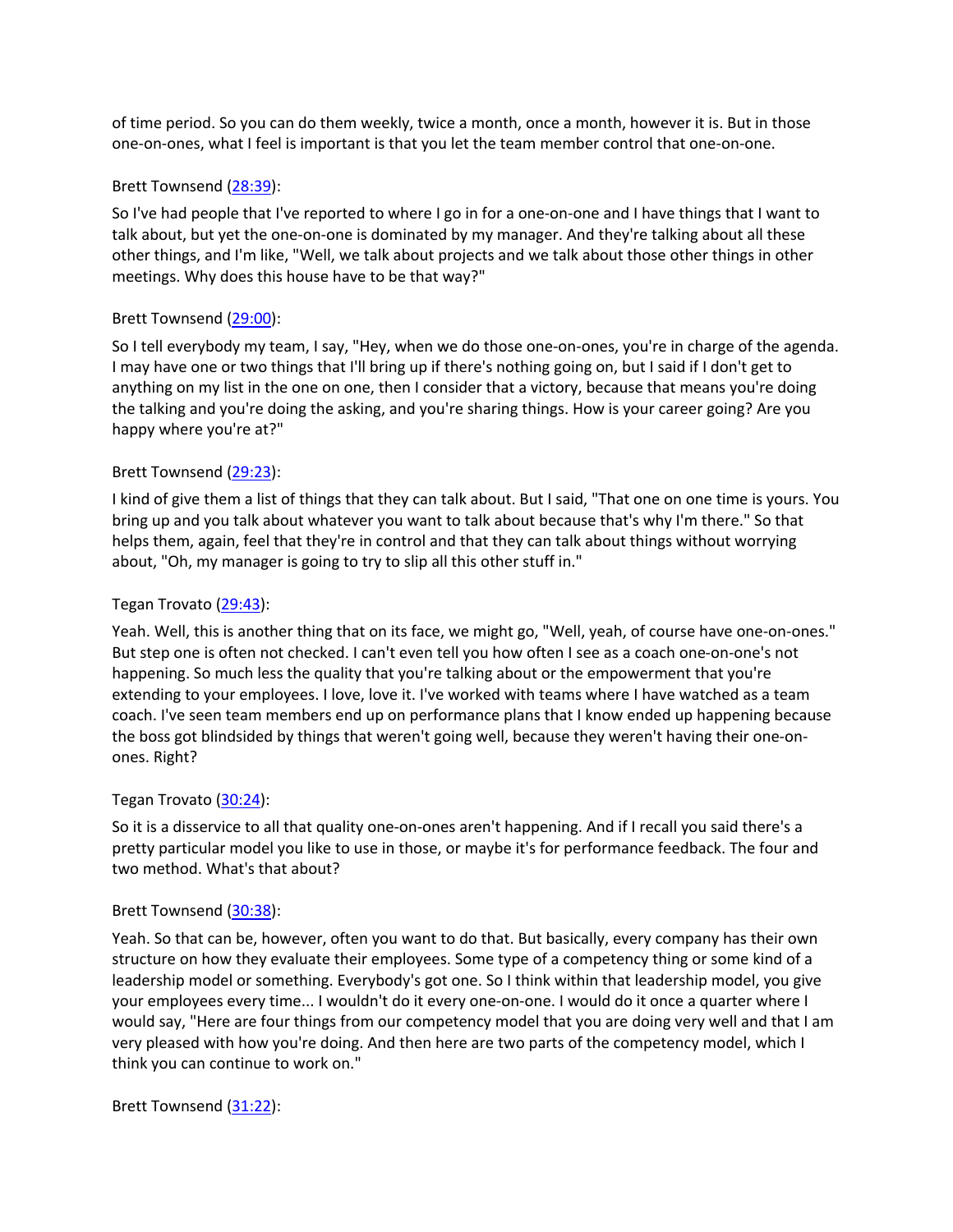What I always stress to people is those two things don't mean they're your weaknesses. It just means it's something that I think you can continue to work on. So just having them have that. And I didn't make that up by the way. That came from Electrolux, which I thought was a really good way of doing it. But it's really grabbing onto that and, again, doing it and making sure they know. And then they can see at any given time where you feel they're doing a good job and where you feel they can continue to work, and it gives them something to continue to work towards.

## Brett Townsend (31:55):

It doesn't have to change every quarter. There were times where the four strengths would stay the same or the two things to work on would stay the same. Hopefully though over the course of the year, things are changing where they're doing things better. So you acknowledge that by moving it into, "Hey, here are four things that you're doing well." Especially if it was one of the two things you asked them to work on. And if they're really putting in the effort and they're doing a good job, say, "Hey, I've now moved that into one of the four strengths that you have. I'm now giving you something else that you can work on."

## Brett Townsend (32:25):

So as long as you're updating that and doing that, and it doesn't have to be that particular model, but just something where you're letting people know, "Here is what you're doing. Here are things you can work on." And it's ongoing feedback rather than kind of only twice a year at midyear and at the end where people are getting feedback. I don't think that works. People kind of need that constant feedback.

## Tegan Trovato (32:47):

It does not work. You are correct. That's right. I totally agree. I love that. I also see the intentionality of this too that you're really thinking throughout the year about how your employees are performing and yes, competencies take a long time to develop sometimes. Sometimes entire careers, right? Depending on what it is. So I love that you kind of extend some runway for that. You and I, when we talked before recording, one of the things that came through so clearly is the importance to you of being a good boss.

### Tegan Trovato (33:22):

You referenced some of the data about why people leave or stay at their jobs which we all know it's often because of a boss that they'll stay or go. And you gave an example of people will stay in some really bad environments if their boss is really good. It's unreal how true that is. So tell us about some more of the things that you think fall into making you a good boss?

### Brett Townsend (33:47):

Oh, I don't know. I don't even know how good I am to be honest, but I'll say on the flip side of that too, you'll hear people that work at these companies that everybody thinks is so amazing, and they quit. They're like, "Why did you quit that job? I've heard that company is amazing." And they're like, "Oh, the company is fine. I just couldn't stay my boss." You have the flip side of that. So I think that's been proven over and over again that people stay at jobs or quit jobs, and the number one reason for both is the boss that they have.

### Brett Townsend (34:16):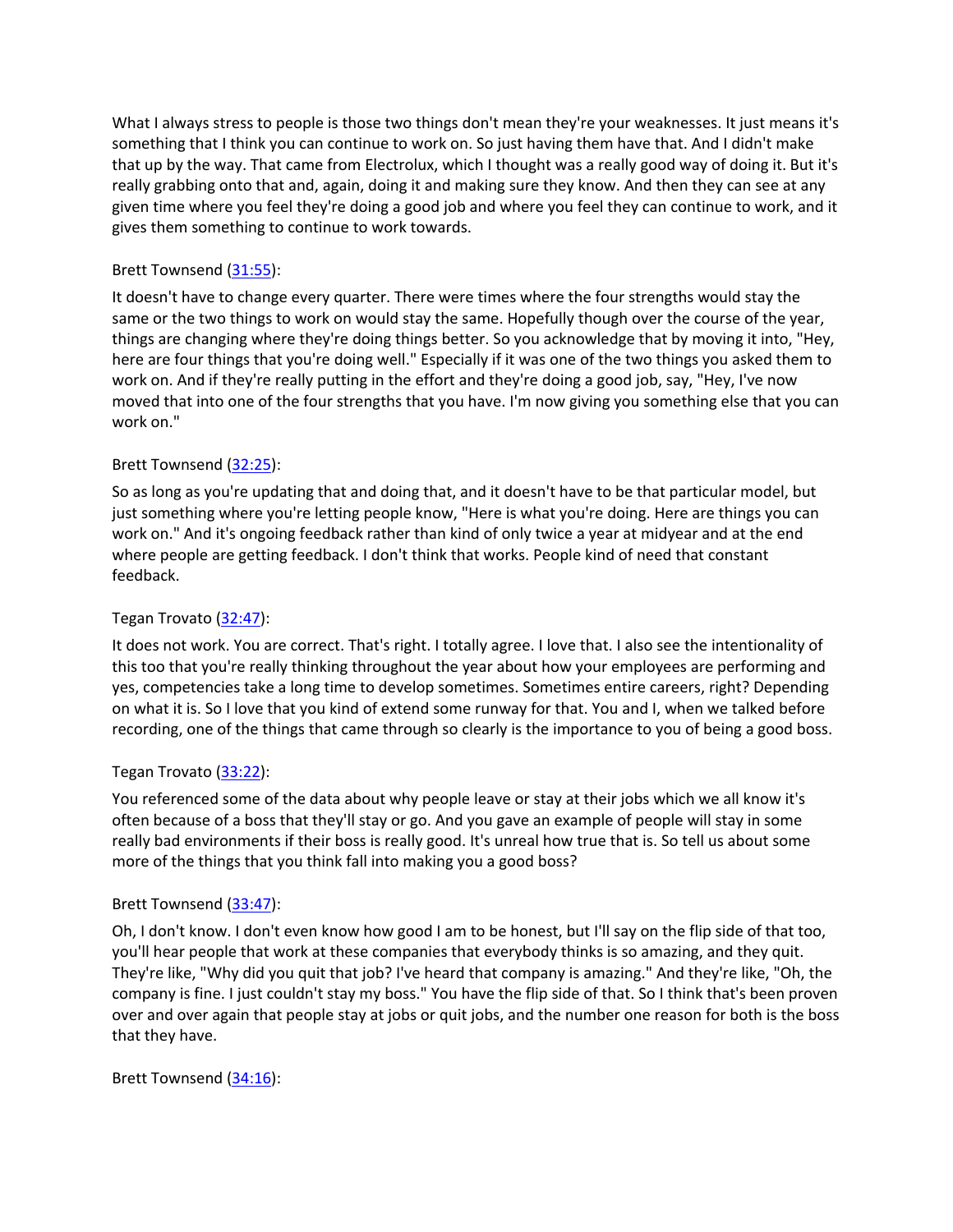It's just so important because that is your world. You can work for this broader organization that organizationally may be great, but if you're working for a boss, you're miserable going to work every day, it doesn't matter what else is going on at that company. So you can do that. But I think the things that I just try to be is really all I can say is that the things that we've mentioned. I don't want to repeat-

Tegan Trovato (34:41):

Right, creating a safe place.

#### Brett Townsend (34:42):

Right. But I think there's two things that I haven't mentioned that I can add to the list is that I always try to show gratitude. I always make sure that my team knows how grateful I am for their efforts. I think that's one thing that companies in general, just again, from talking to people and we all have networks, we all have friends and everybody always talks. I think the one thing that I hear a lot is that my company just never said, "Thank you. They never showed gratitude. They never acknowledged my contributions to the company."

### Brett Townsend (35:13):

I think everybody likes money. Everybody likes vacation time, things like that. But you can only pay so much that your company will let you. You can only give so much vacation. What are the things that employees crave or that we all crave on an ongoing basis, whether it's in relationships or at work.

#### Brett Townsend (35:31):

And it's just knowing we're appreciated, knowing we're valued, knowing that people are grateful for our efforts and just expressing gratitude is I think such a big thing. People love hearing a thank you or you're doing a great job, or I'm grateful for what you're doing and grateful for your efforts. That goes such a long way. So I really try to express gratitude and show gratitude.

#### Brett Townsend (35:54):

The other thing that I can attribute is, and I can thank my dad for this. My dad was a PhD educator his whole life and an entrepreneur. And he came up. He developed one of the many personality tests and systems that are out there. It was color based and it was four colors, blue, orange, gold, and green. It's based on the theory that we all have all four colors in us to some level, but everybody has a dominant color and then a secondary color.

#### Brett Townsend (36:28):

And then the other two are in a lesser area. And working with him, doing trainings with him, I would facilitate some trainings with him on the side. I got to know that system so intimately and very well. So what I do is within a few minutes of meeting someone and talking with them, I'm able to identify in most cases what their primary color is.

#### Brett Townsend (36:53):

So what that does is when I understand, "Okay, this person is a blue, so here's what I know about blues. So how do I relate to the blue? Oh, this person I can tell is green. So how do I relate to them? And this is the attributes of that color and so we do that." So what it does is what we would always tell people is that there's a color that you are. This is like who you are, but then there are things that you can do. It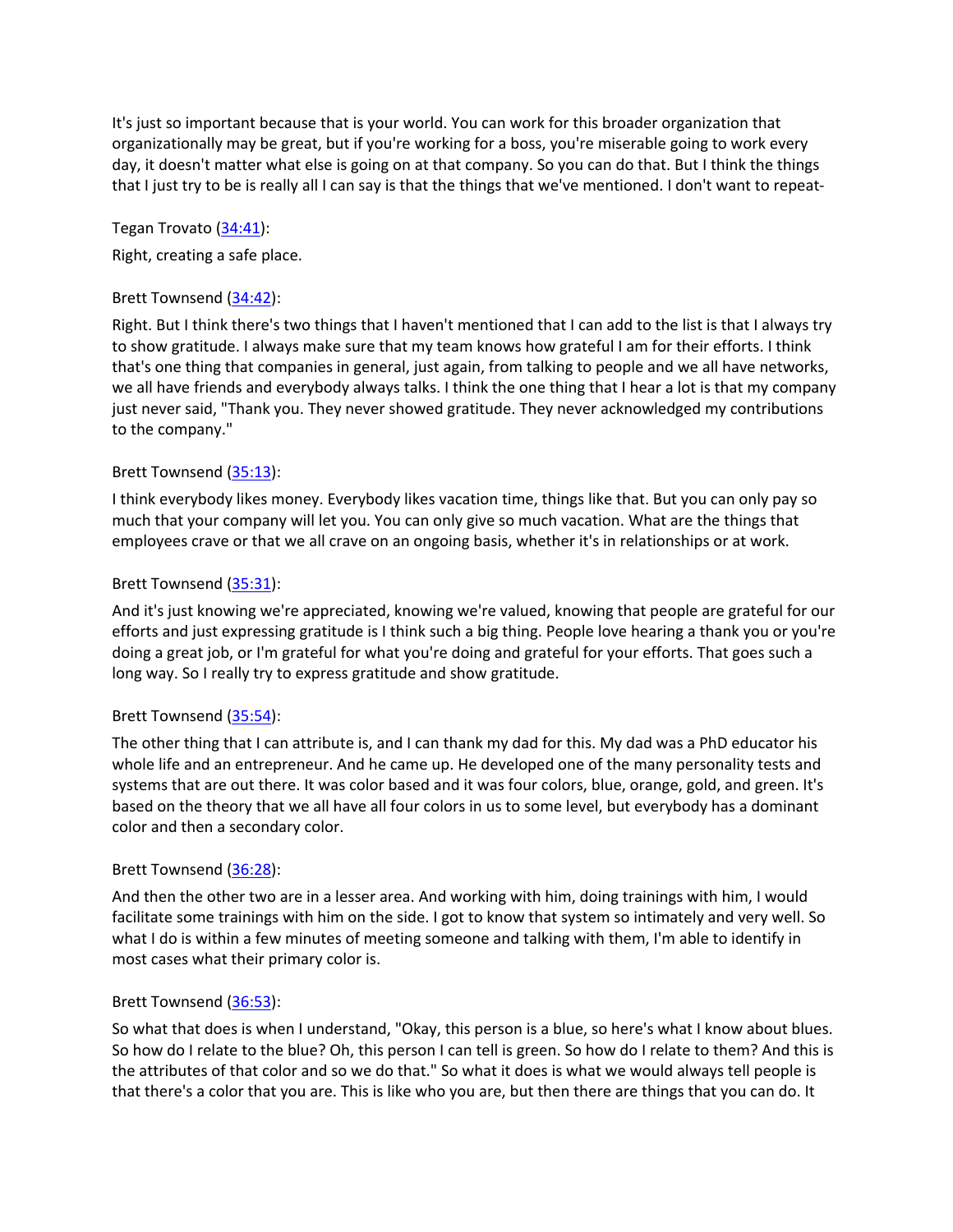doesn't mean you have to be somebody or not, but it means there are behaviors that you can do that are within a certain color.

#### Brett Townsend (37:27):

So what I try to do is that I'm a certain primary color. And then when I am working with someone who is not my primary color, but is another color, I don't have to become that. I just have to do the behaviors that relate more to that color. And again, it takes effort and it's intentional and things. And it's even the language you use. You would talk to someone who's more emotional and feeling, you would say, "How do you feel about that?" And then they can tell you about that. But someone that's a little more analytical, you would say, "What do you think about that?"

#### Brett Townsend (38:01):

And just even little words like that, that relate more to them than that, but it's just doing behaviors within those four colors that I know can relate to the other people. And again, that is something that is unique that I know it's something that I've learned and developed and honed over many years. So it's not something that's just easy to do, but it is something that has been so valuable for me.

#### Brett Townsend (38:27):

I mean, there's so many out there. It's not like my dad is the only one or the best one, but there's so many out there that if people learned those and did that then I think that would really help them relate to people on their level.

Tegan Trovato (38:43): What is that one called?

Brett Townsend (38:45): It's called true colors.

Tegan Trovato (38:46):

Okay. I know listeners are wanting to know what you're... We're going to put that in the show notes, so thank you.

Brett Townsend (38:50):

It was Daryl Townsend. Dr. Daryl Townsend is my father.

Tegan Trovato (38:54):

Very nice.

#### Brett Townsend (38:54):

And you probably find it both. I'll add one other thing is that I am a firm believer in playing to people's strengths. When I read the book StrengthsFinder a number of years ago, it just resonated with me so much because I'm one of those ones that understands what I do well. And the whole basis of it is that we spend a lot of our lives working on things we're not good at. We love the underdog story about someone who overcomes things to do something that they're not really that great at.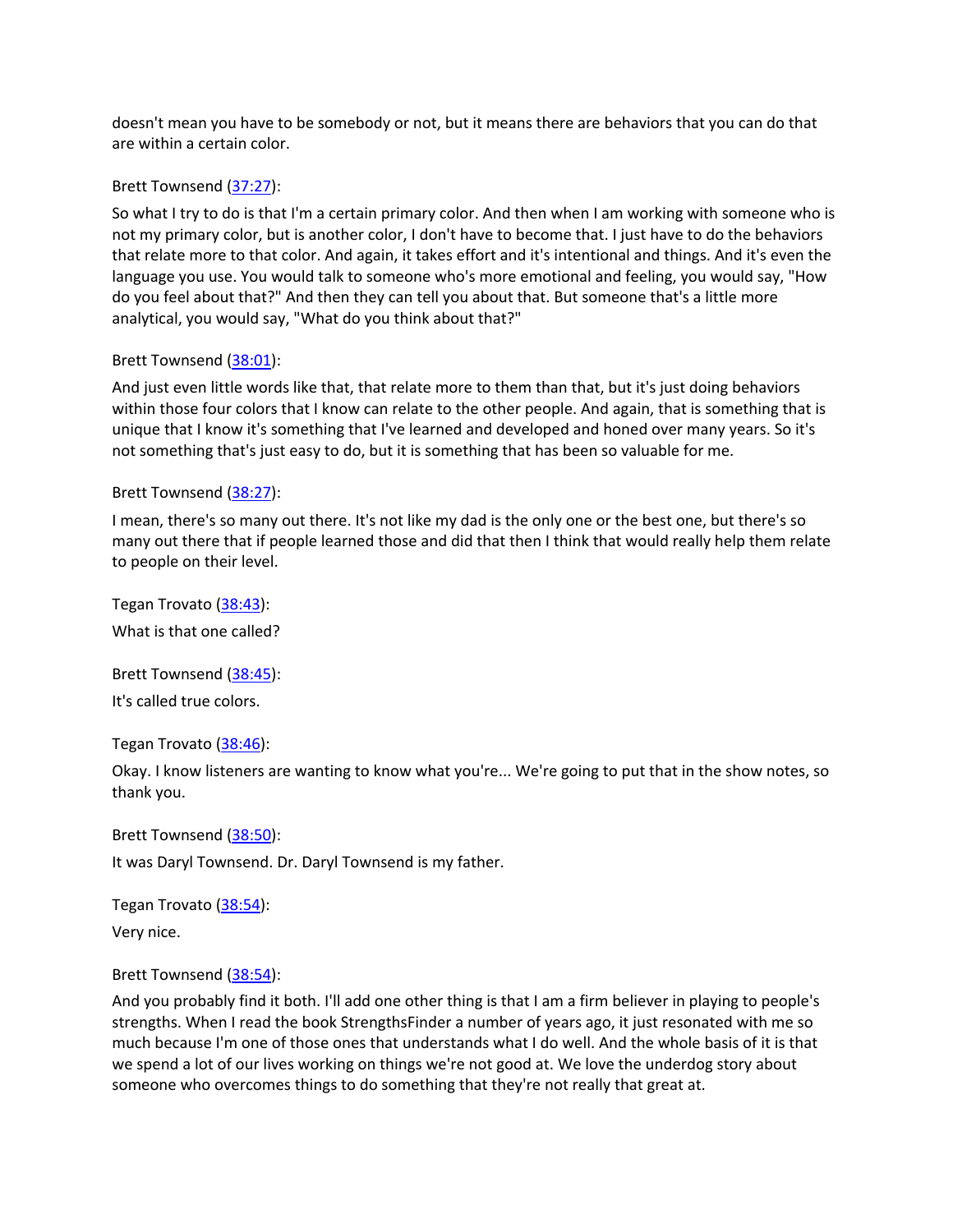Tegan Trovato (39:30): Yeah, right.

Brett Townsend (39:32):

So they give the example of Rudy, the football player at Notre Dame, who was not athletic, who was not a good football player, who spent years getting the crap kicked out of him and practices. He made one tackle in one game and all of a sudden he is a hero. And it's like, "That wasn't really your strength. Being an athlete was being a football player." And the point that the book made was what could he have done with his life if he had identified early on what he was really good at. And it's taken all of that effort that he put into trying to just be a low level football player put into that.

## Brett Townsend (40:08):

So I think that's really what I like to do is... And that's one of the first things that I ask team members when I become their manager, when I start a new job, it's like, "What are you good at? Tell me what you like doing. What part of this job gets you out of bed in the morning?" And then you allow people to do things wherever possible to do what they're good at and to feel like that they can come to work and not have to constantly be focused on things they're not good at.

## Brett Townsend (40:39):

Because that is draining to people. But if people can say, "Oh, wow, I enjoy this part of my work, and now it's the main thing that I get to do. It's awesome."

Tegan Trovato (40:50):

Yes.

### Brett Townsend (40:52):

I've done that a couple of times where I've come into a team, figured out what everybody is good at. And then within the first couple of months that I'm there, reassign the team based on that. And then I've found that people just really enjoy that and that they enjoy the work that they do because they're now doing things that play to their natural strengths.

### Tegan Trovato (41:13):

Yeah, I love that. It's clear to me, Brett, that over your journey and leadership, you have been very intentional about learning. I'm calling that out because I think that... I don't know about you. I was just put in a leadership position one day. Boom. All of a sudden, I'm a leader. I have people that were looking to me for guidance and all the things you told me that you just talked about. Right? And I had zero skill on how to get... I had intuition. I had talent. I had zero development in those early days. We had to just figure it out.

### Brett Townsend (41:46):

And that happens too a lot in a lot of the companies.

Tegan Trovato (41:48): Most of the time.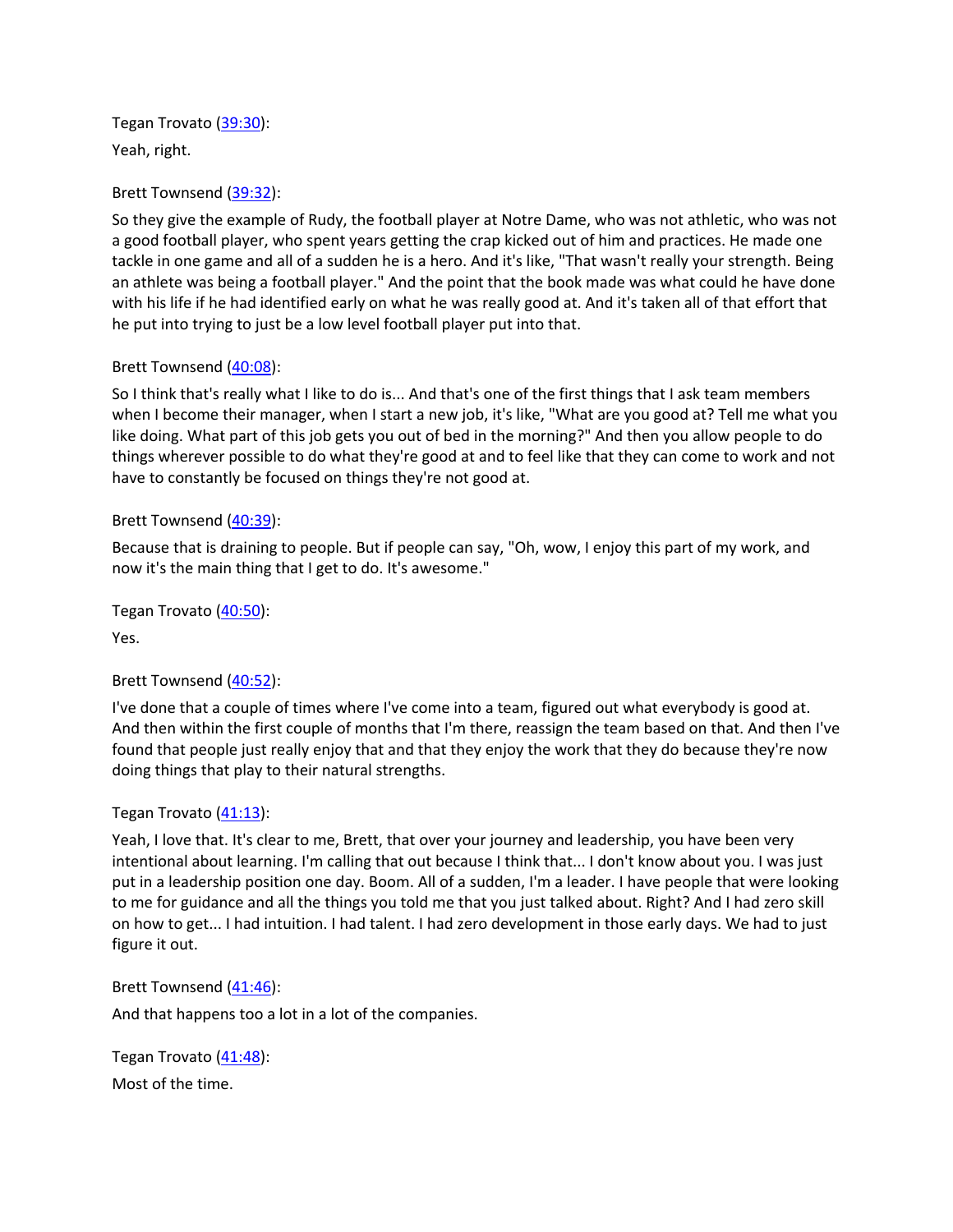#### Brett Townsend (41:49):

The way that people are promoted is, "You're really good at doing your job, so we're going to now promote you to manage people." And sometimes that doesn't work. Sometimes people can be-

Tegan Trovato (41:59):

That's so right.

Brett Townsend (41:59):

... really good at their job and just not be in a position where they can manage people.

Tegan Trovato (42:04):

That's right.

Brett Townsend (42:05):

But yet that's really how management is decided in many companies, not by, "Are you a good leader?" It's do your job well.

# Tegan Trovato  $(42:13)$ :

Yeah. So I had to grow that in myself. You have been very intentional about growing that in yourself. What advice would you give executives about their continued development and growth and the intentionality behind that? Whether it's things you do or it's a philosophy or a belief, what should people be thinking about in terms of how they continue to grow their leadership?

# Brett Townsend (42:33):

I think like you said, it's intentional. When I first started coaching volleyball, I had been a player for a while. And then when I decided I wanted to get into coaching, I knew the game really well. I was one of those typical average players that coaches rather than goes on to have this huge playing career. But when you just kind of... I learned the game really well. So I was able to... But I didn't know how to coach.

# Brett Townsend (43:00):

I think early on I had someone who taught me and who trained me how to coach. She was very good at it. My first job was coaching girls, not boys. So I'd grown up playing boys' volleyball. And then I was coaching girls. It wasn't like I was being hard on them or bad or anything, But one of the other coaches was a woman said, "You have a lot of good principles, but let me teach you a little bit about coaching and specifically coaching girls."

# Brett Townsend (43:30):

I was so grateful to her for doing that because it really then started to have me make that transition from player to coach, and be able to learn how to coach. I think that is true when we're people managing. It's just be intentional and always be learning. A lot of executives I know are doing that. They're reading books and looking and watching speakers and doing things like that. So I would just say continue to be intentional on learning how to be a leader, learning how to be a people manager because it doesn't come naturally to most people. Even if you're a parent, there's a difference between being a parent and being a leader of adults. People manager of adults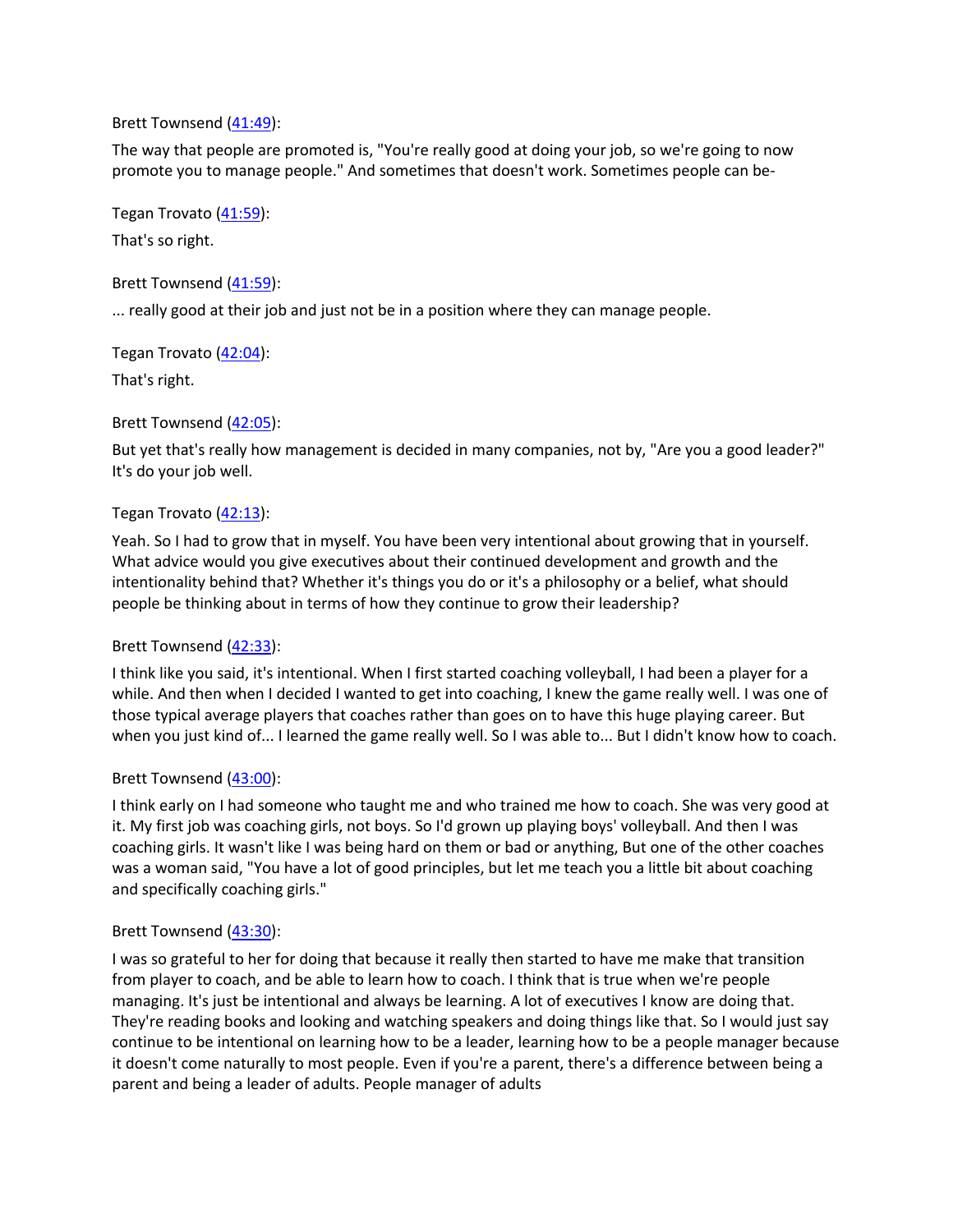Tegan Trovato (44:11): And some similarities, in fairness.

### Brett Townsend (44:15):

I was going to say, there is a lot of crosspollination that you could do there, but there are differences. So I think just be intentional about it. Read, find people that you like that have good leadership ideas and follow them. I would say watch other leaders. I mean, I learned so much of leadership by watching my managers good and bad, and asking them for advice and learning things. And some of the things I use today have just received great advice and direction from past leaders.

### Brett Townsend (44:44):

So that's really what it is. Like I said, I don't think I have some secret formula or thing that nobody else has figured out because obviously there's a lot of great managers out there. But it's just never stop learning how you can be a better people person. And then as culture evolves, we need to evolve with it. And that's where it's creating this safe space and allowing people space for mental health and showing that kind of empathy and what people may be going through from a social aspect or whatever else. Just really being on top of that.

## Tegan Trovato (45:20):

Love it. Where can listeners find you online, Brett, if they want to follow you, learn more about your work?

## Brett Townsend (45:26):

So I would say I'm kind of only a marginal social media maven. So I mean, I'm on LinkedIn, Brett R. Townsend. And then my Instagram is @brett\_r\_townsend. I post some work stuff there, but it's mostly just the outdoor stuff that I do here in North Carolina.

### Tegan Trovato (45:46):

Wonderful. Well, we could all use more of that inspiration in the middle of winter. So we'll be sure to link to all of those places that Brett just mentioned, so you can find them online. And in closing, Brett, the question I ask all of our guests is first, a reminder that the whole intention of this podcast was to try to discover the behaviors, practices, beliefs, and skills that future leaders must possess to be effective as they lead these rather chaotic systems that seem to be speeding up rather than slowing down. So to get your read on what's required of future leaders, just finish the sentence for me, leaders of the future will...

### Brett Townsend (46:26):

One thing is I would just say will be empathetic and will be concerned about the wellbeing of their employees. And that's all encompassing. When you're concerned about their wellbeing, you're going to coach them. You're going to give them feedback. You're going to give them space. You're going to create that kind of safe space for them. And I think it's just going to be more important as time goes on that the people leaders that are more focused on the what they do than the how they do it, they're going to be phased out. They'll always be there, but I think they're going to be phased out. And the leaders that really show that empathy and show that they can create that kind of safe space for their employees, that's what a future leader really is going to be.